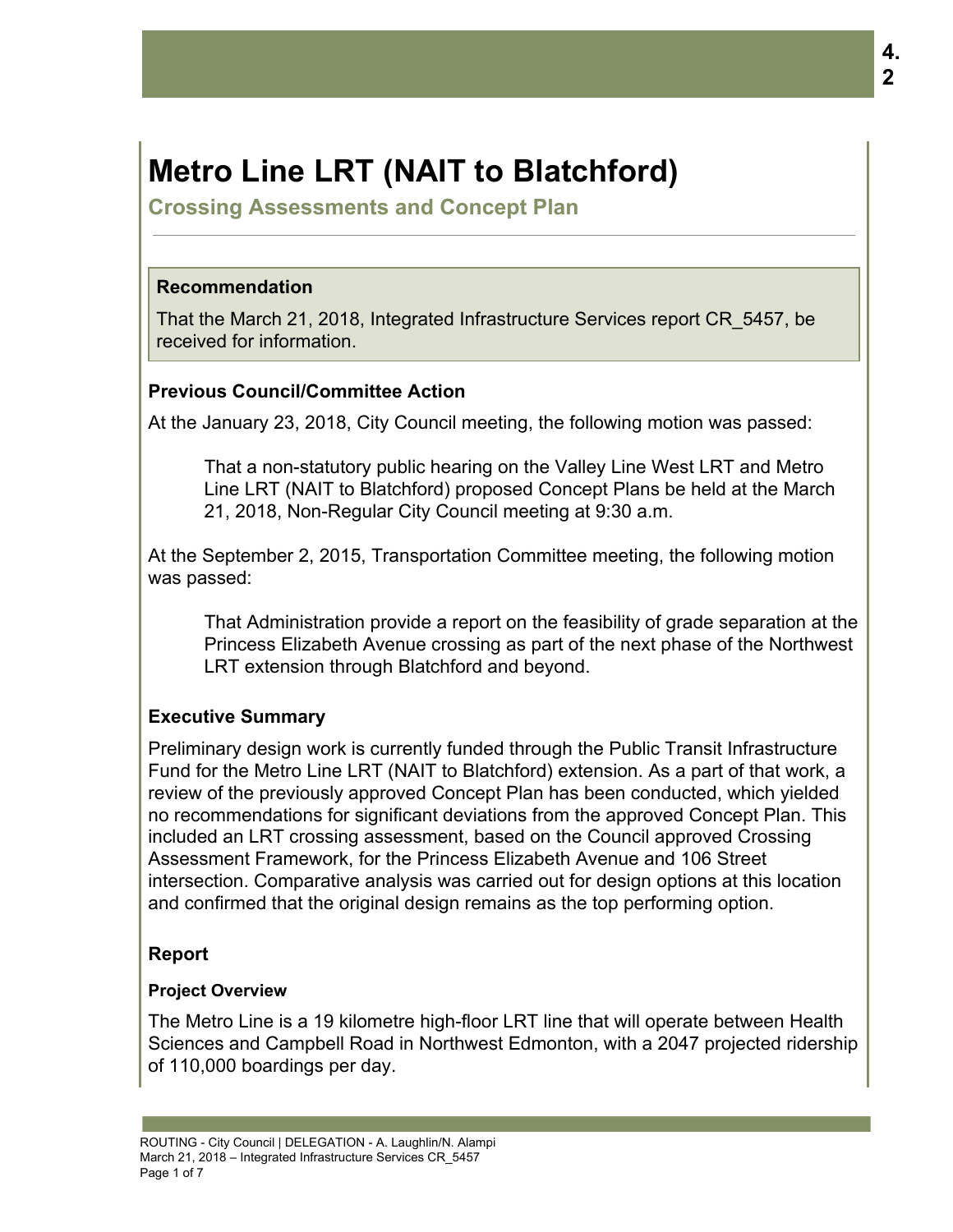The corridor for the Metro Northwest LRT (NAIT to Campbell Road) was approved by Council and incorporated into the LRT Network Plan in 2009. A segment of the Metro Line, the 3.3 kilometre extension from Churchill Station to the temporary NAIT station, was constructed and went into operation in 2015. The Concept Plan for the remainder of the Metro Line (NAIT to Campbell Road) was approved by Council in 2014.

City Council designated the segment of Metro Line running from NAIT to Blatchford as one of two LRT construction priorities, along with the Valley Line West, for LRT delivery funding based on the information provided in the Integrated Infrastructure Services report CR\_3314 *(Long Term Funding Plan for the LRT - Strategic Options, Extension Planning and Proposed Stages of Construction)* on May 3, 2016.

In September 2016, the City of Edmonton received funding to complete preliminary design for the Metro Line segment running from NAIT to Blatchford Road through the Government of Canada's Public Transit Infrastructure Fund. This design work also included determining the most appropriate project delivery method, development of a business case for construction funding and ultimately ensuring this project is ready for construction procurement by Q1 2019.

#### **Preliminary Design Update**

The Metro Line (NAIT to Blatchford) preliminary design involves a review of the 1.5 kilometre alignment to identify areas of change since the original Concept Plan from 2014, including an assessment of new information such as updated design requirements, land use plans, policies and reconnecting with stakeholders.

In June 2017, Council approved Integrated Infrastructure Services report CR\_4512 (*LRT Crossing Assessment Framework*), which established the weighted criteria and process that would guide decision making on LRT grade separations of current and future LRT projects. The Crossing Assessment Framework was applied to the existing LRT crossing at Princess Elizabeth Avenue and 106 Street, which was constructed as part of the first portion of the Metro Line (Churchill to NAIT) that went into operation in 2015.

#### **Princess Elizabeth Avenue and 106 Street LRT Crossing Assessment**

[Attachment 1](https://docs.google.com/document/d/1OduZSEYGEC2_Als46S9j5JOqCpn72NjEa-cHqo9M7Y8/edit?usp=sharing) provides a summary of the LRT Crossing Assessment Framework initial screening graph along with weighted criteria to support evaluation of crossing options. This process was applied to the Princess Elizabeth Avenue and 106 Street crossing of the Metro Line.

Based on the initial screening graph, this crossing has relatively low traffic volumes and was only marginally within the zone that warranted further assessment.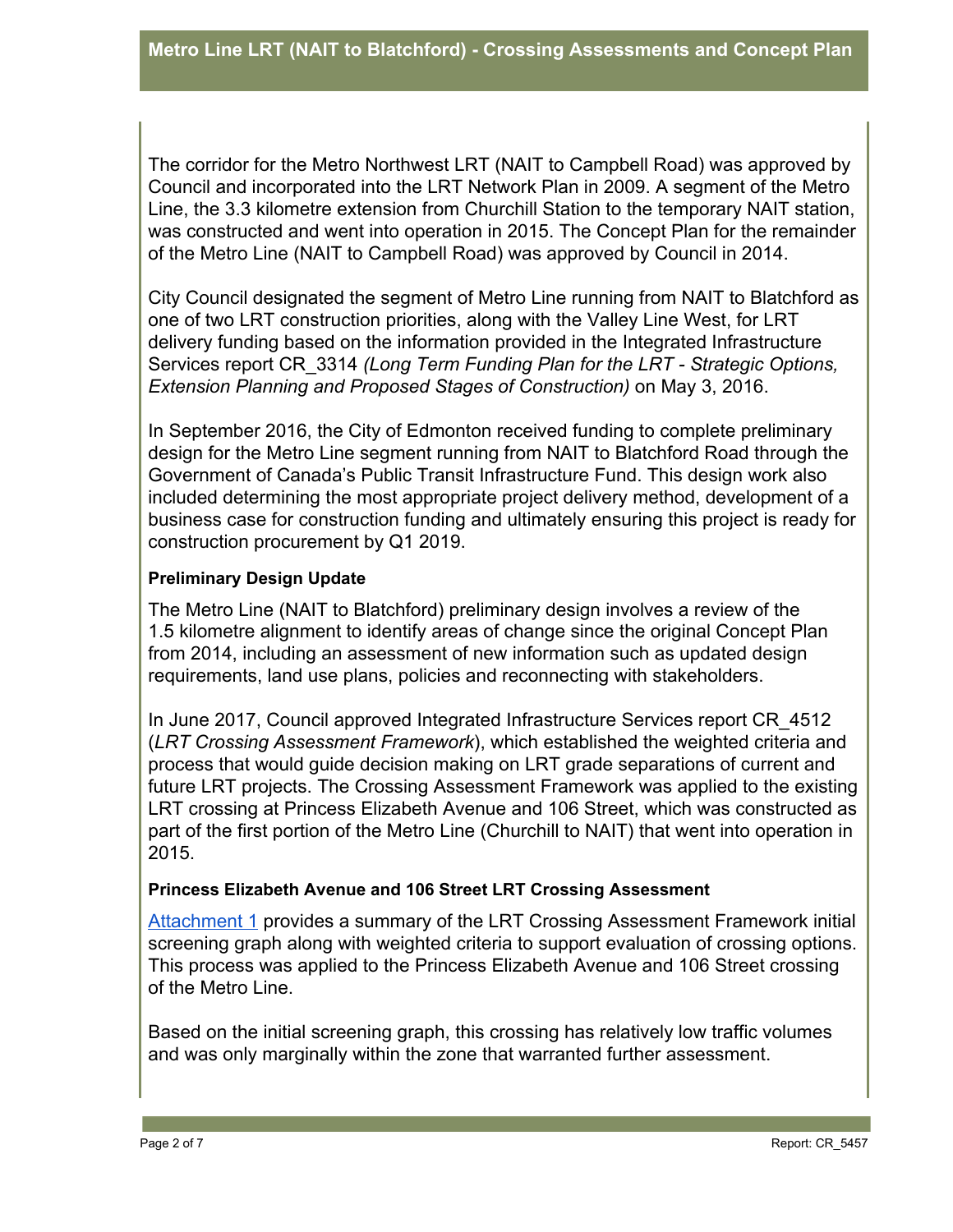Four options were assessed for this crossing, including:

- Option A retaining the existing horizontal and vertical alignment (status quo)
- Option B elevated guideway along the existing horizontal alignment
- Option C trenched LRT along the existing horizontal alignment
- Option D at-grade crossing realigned horizontally across the north end of Kingsway Mall site, with an additional LRT station at Kingsway

Comparative analysis was carried out for these options. Option A (maintaining the at-grade crossing currently in service) was the highest performing option.

As presented in [Attachment 2,](https://docs.google.com/document/d/1vcOCIiSE-eWxbGZL4MQrT4_ISHD8memwuUAEKcMp44w/edit?usp=sharing) the main reasons for maintaining this crossing in its current configuration are:

- Traffic modelling demonstrates that negligible to marginal traffic improvements are expected to result from realignment or grade separation at this location;
- Realignment of the Metro Line in the Princess Elizabeth Avenue area would impact the NAIT station location, which impacts development planning underway for both Blatchford and NAIT, and as such was not supported by these stakeholders;
- Service on the portion of reconstructed line would be interrupted during construction of any grade separations or alternate alignments, resulting in a negative impact to current transit users; and
- The overall cost to benefit ratio does not support grade separation.

Traffic modelling results, as well as current traffic conditions, show that the largest traffic congestion challenges on the existing Metro Line are not at Princess Elizabeth Avenue and 106 Street, but at the LRT crossing of 111 Avenue and Kingsway (to the east of 106 Street). To date the LRT crossing assessment framework has not been applied to the existing 111 Avenue crossing as it does not fall within the scope of any current project, and is believed to be cost prohibitive.

#### **Concept Plan Validation**

The approved Concept Plan includes a 1,500 metre extension from the temporary NAIT station into Blatchford and two new stations - the permanent NAIT station (replacing the temporary NAIT station) and a station in north Blatchford. The alignment and stations renderings are included in [Attachment 3](https://docs.google.com/document/d/152D9IkEl_NFh9U8abBR2yb7cx11V546VSDvnwgLlZ4c/edit?usp=sharing).

Consistent with the urban-style LRT approach, LRT crossings in Blatchford will not include gates and warning bells, reducing noise impacts to the community. LRT vehicles will not exceed speed limits of roadways and would have partial priority through signalized intersections.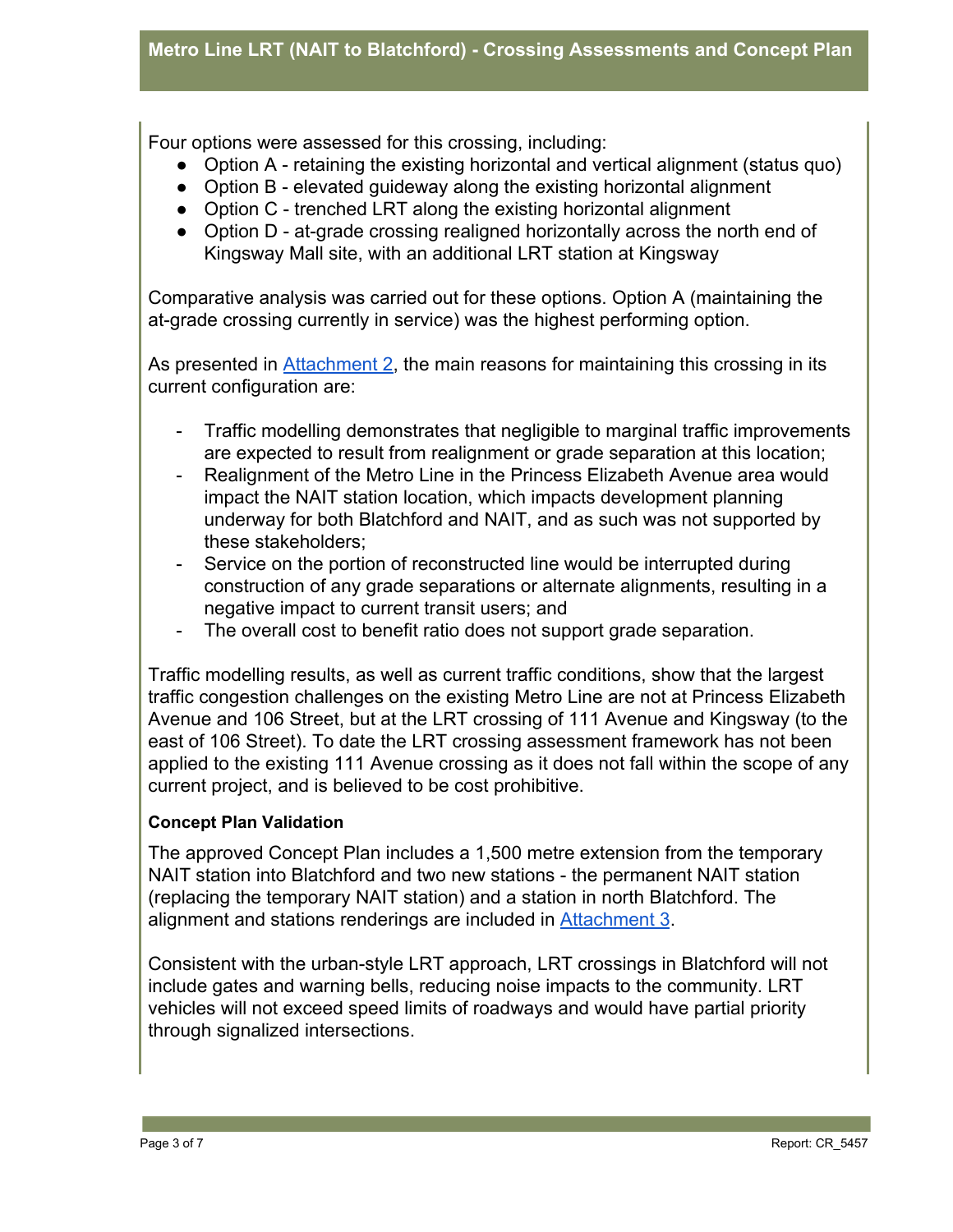Based on the concept validation review, several items were assessed to evaluate the potential benefits of amending the Concept Plan. These reviews included; alignment, station locations, operational philosophy, alignment with new design standards, and grade separation benefits. These reviews did not result in a recommendation for any significant deviations from the approved Concept Plan.

Unless directed otherwise by City Council, Administration will proceed on the basis of the existing, Council-approved Concept Plan for the Metro Line Northwest LRT (NAIT to Blatchford) extension.

#### **Budget/Financial**

As no significant amendments are proposed to the Metro Line (NAIT to Blatchford) design, there are no impacts to the overall project value. Current conceptual estimate to complete this project is \$351 million, which includes the 1,550 metre extension, two new five-car stations, six new high floor light rail vehicles, a 45-car LRV storage and cleaning facility located at the former Cromdale transit garage (located at 117 Avenue and 80 Street), and all design, procurement and management costs necessary to deliver the project. An updated project cost estimate will be available upon completion of the preliminary design and procurement package, which will be completed in First Quarter 2019.

## **Public Engagement**

Public engagement to advise the project team has been an essential part of the development of the Metro Line. Public engagement programs were undertaken for the Metro Northwest corridor selection (2009) and the Metro Northwest concept design (2013). Public engagement to inform the current preliminary design assignment began in 2017 and will continue through 2018.

In addition to public engagement sessions, the project team has actively engaged key stakeholders for their input on potential concept amendments and the Princess Elizabeth Avenue and 106 Street crossing. These key stakeholders included: NAIT administration and student's association, the Blatchford Redevelopment Team and Oxford Properties (Kingsway Mall).

Input on crossing assessments and grade separations in general was gathered as part of the first round of public engagement for the Metro Line preliminary design assignment in Summer 2017. Engagement on specific locations, including the Princess Elizabeth Avenue and 106 Street crossing, was completed in January 2018.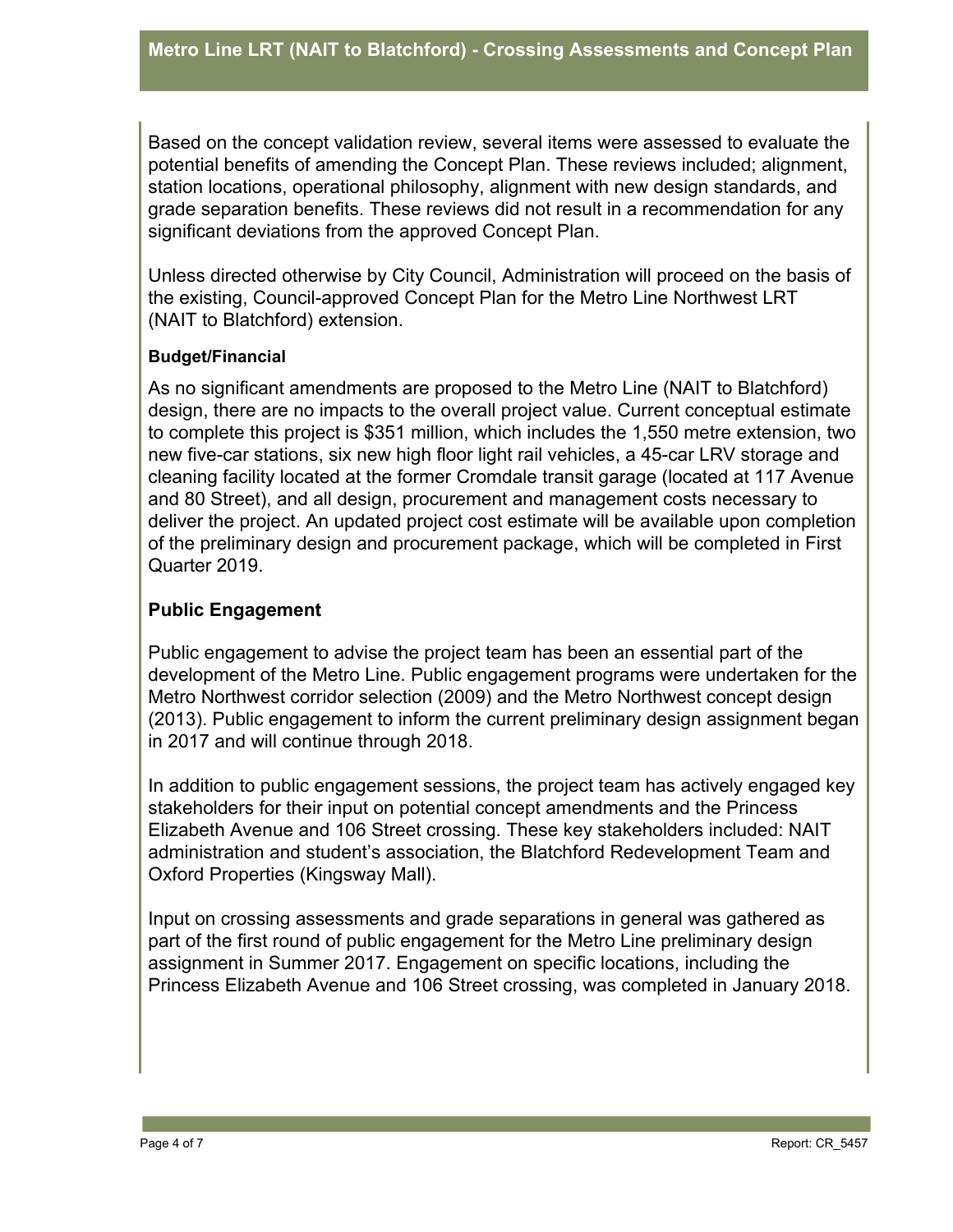Some of the key themes heard from the public and major stakeholders were:

- Although residents expressed frustration with traffic congestion in the Princess Elizabeth area, it was noted that it has improved since the line initially went into operation;
- Acknowledgement that grade separation of Princess Elizabeth Avenue and 106 Street crossings would not resolve the more significant issues being experienced at the 111 Avenue crossing;
- Reducing long-term traffic impacts with grade separation are worth the initial investment in the most impacted areas; and
- The public and key stakeholders felt that an elevated LRT guideway would create an unsightly visual barrier and be imposing over adjacent single family residential areas immediately to the east.

The engagement results were key factors considered during the application of the LRT Crossing Assessment Framework for this crossing. Generally speaking, the majority of public opinion aligned with the technical recommendation for the Metro Line crossing at Princess Elizabeth Avenue.

As is typical with LRT expansion projects, a document summarizing all content received during the public engagement process is being developed and will be posted on the Metro Line Northwest project website once completed.

## **Corporate Outcomes and Performance Management**

**Corporate Outcome(s): Edmontonians use public transit and active modes of transportation**

| Outcome(s)                                                            | Measure(s)           | <b>Result(s)</b>         | Target(s)                  |
|-----------------------------------------------------------------------|----------------------|--------------------------|----------------------------|
| Edmontonians use public transit and<br>active modes of transportation | Transit ridership    | 96.9 rides/capita (2016) | 105 rides/capita<br>(2018) |
|                                                                       | Journey to work mode | 24.7% (2016)             | 25.9% (2018)               |

| Corporate Outcome(s): Edmonton is attractive and compact |                                                             |                  |                                         |  |  |
|----------------------------------------------------------|-------------------------------------------------------------|------------------|-----------------------------------------|--|--|
| Outcome(s)                                               | Measure(s)                                                  | <b>Result(s)</b> | Target(s)                               |  |  |
| Edmonton is attractive and<br>compact                    | Edmontonians' assessment:<br>Well-designed, attractive city | 53% (2016)       | 55% (2018) positive survey<br>responses |  |  |

#### **Corporate Outcome(s): The City of Edmonton has sustainable and accessible infrastructure**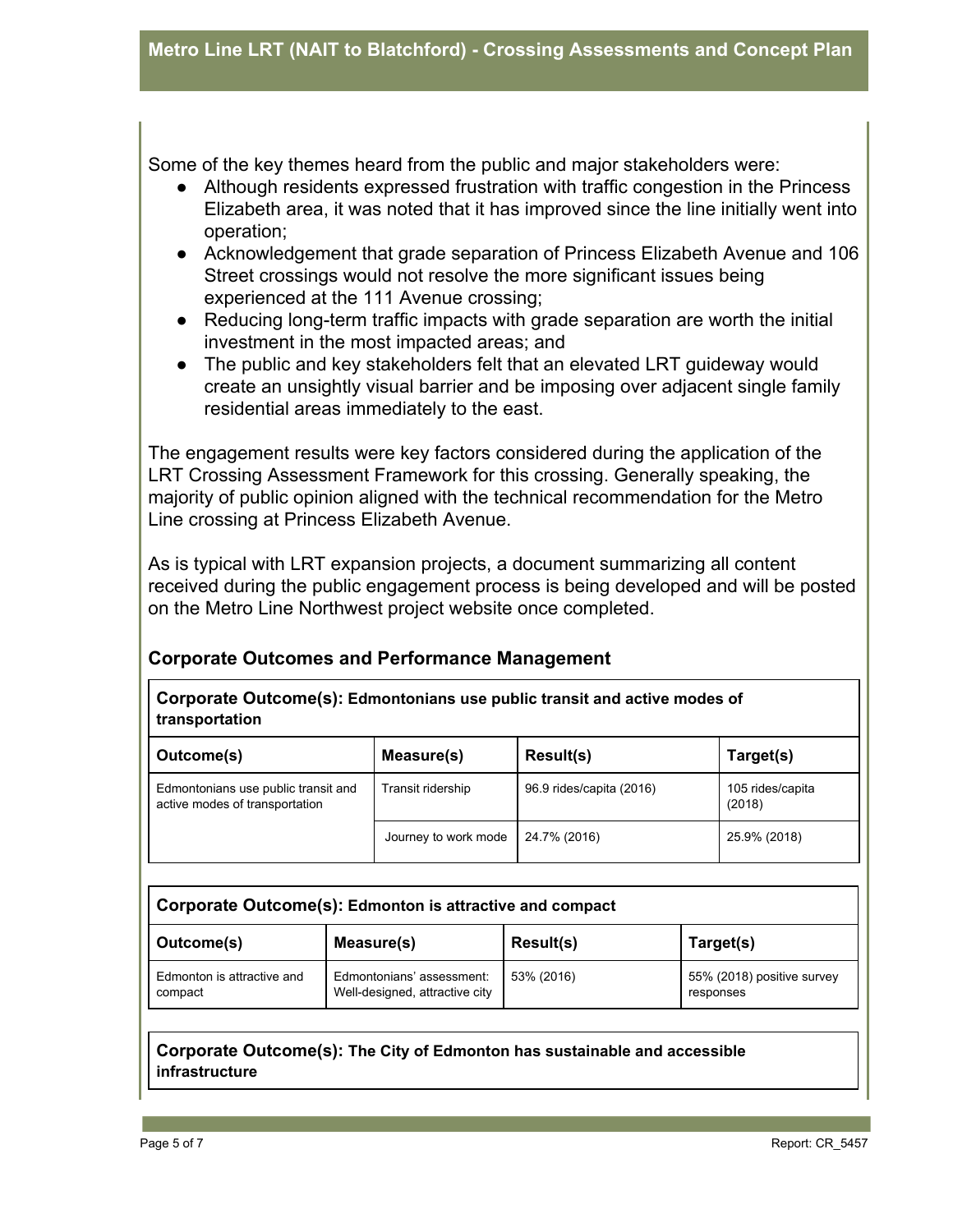| Outcome(s)                                                               | Measure(s)                                                                                       | <b>Result(s)</b> | Target(s)                               |
|--------------------------------------------------------------------------|--------------------------------------------------------------------------------------------------|------------------|-----------------------------------------|
| The City of Edmonton has<br>sustainable and accessible<br>infrastructure | Edmontonians' assessment:<br>Access to amenities and<br>services that improve quality<br>of life | 67% (2016)       | 70% (2018) positive survey<br>responses |

#### **Risk Assessment**

| <b>Risk</b><br><b>Element</b> | <b>Risk Description</b>                                                                                                                                                                                                                                                                                                                                                                                                         | Likelih<br>ood        | Impact                | <b>Risk</b><br><b>Score</b><br>(with<br>curre<br>nt<br>mitiga<br>tions) | <b>Current</b><br><b>Mitigations</b>                                                                                                                                                                                   | <b>Potential</b><br><b>Future</b><br><b>Mitigations</b>                                                                                                                                                                                                |
|-------------------------------|---------------------------------------------------------------------------------------------------------------------------------------------------------------------------------------------------------------------------------------------------------------------------------------------------------------------------------------------------------------------------------------------------------------------------------|-----------------------|-----------------------|-------------------------------------------------------------------------|------------------------------------------------------------------------------------------------------------------------------------------------------------------------------------------------------------------------|--------------------------------------------------------------------------------------------------------------------------------------------------------------------------------------------------------------------------------------------------------|
| Public<br>Perception          | Recommended grade<br>separations and design<br>changes would result in an<br>amendment. The Metro Line<br>(NAIT to Campbell Rd)<br>concept plan was approved in<br>2014. Subsequent decisions<br>and actions, such as land<br>acquisitions and stakeholder<br>engagement, were made<br>based on approved concept<br>plan.                                                                                                       | 5 - Almost<br>Certain | 3 - Major             | $15 -$<br>High                                                          | Consider public<br>engagement<br>results as part of<br>LRT crossing<br>assessment<br>evaluation<br>process. Present<br>recommendation<br>s to City Council<br>and<br>communicate<br>recommendation<br>to the public.   | Communicate<br>results of LRT<br>crossing<br>assessment to the<br>public. Develop and<br>execute<br>engagement plan<br>for newly impacted<br>stakeholders.                                                                                             |
| Project<br>Management         | Recommended grade<br>separation and design<br>changes would result in LRT<br>concept plan amendment.<br>The Metro Line (NAIT to<br>Campbell Rd) concept plan<br>was approved in 2012.<br>Subsequent project decisions<br>and actions, such as<br>preliminary design and cost<br>estimates, were made based<br>on approved concept plan.<br>Concept plan amendment<br>would result in higher project<br>cost and schedule delay. | 5 - Almost<br>Certain | $2 -$<br>Moderat<br>e | $10 -$<br>Medium                                                        | Adopt risk-based<br>approach in<br>preliminary<br>design efforts,<br>focusing design<br>effort in areas<br>with less<br>uncertainties<br>first. Continuous<br>monitoring of<br>project scope,<br>cost and<br>schedule. | Assess impact of<br><b>LRT</b> crossing<br>assessment results<br>and quantify<br>changes in project<br>scope, cost and<br>schedule.<br>Communicate<br>changes with<br>impacted<br>stakeholders and<br>seek additional<br>approvals where<br>necessary. |